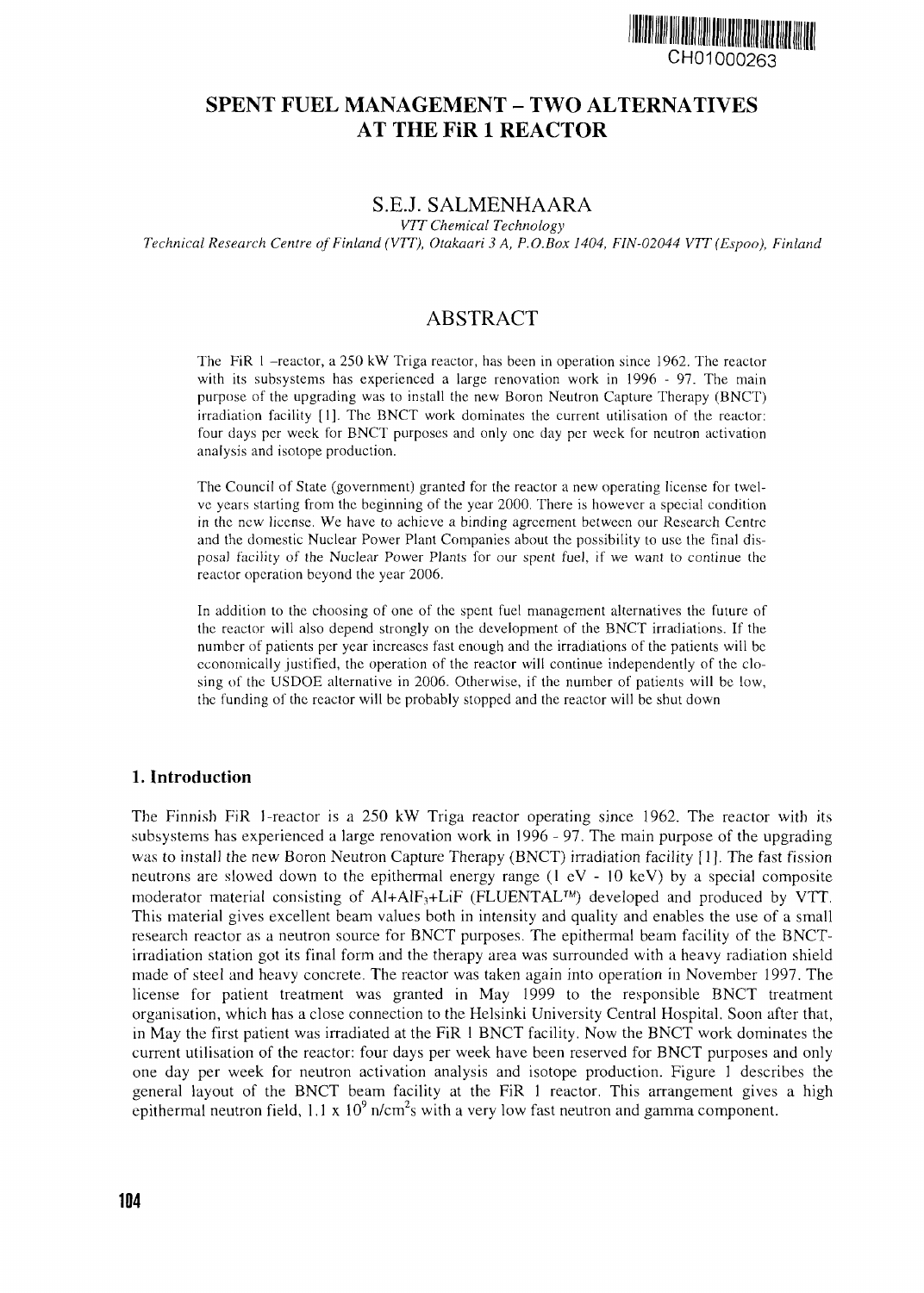

Fig 1. FiR 1 epithermal neutron beam facility

## 2. Current situation

The Council of State (government) granted for the reactor a new operating license for twelve years starting at the beginning of the year 2000. There is however a special condition in the new license. We have to achieve a binding agreement between our Research Centre and the domestic Nuclear Power Plant Companies about the possibility to use the joint final disposal facility of the Nuclear Power Plants for our spent fuel, if we want to continue the reactor operation beyond the year 2006. We have had already for twelve years an agreement in principle with one of the Nuclear Power Companies about the final disposal matter, but it does not satisfy the requirements any more. If an acceptable agreement will not be accomplished in about four years' time, we have to use the USDOE alternative with the well-known time limits. The Ministry of Trade and Industry has the duty to decide, if the agreement is acceptable or not. Before we can start the real negotiations about the final disposal of our spent fuel with the Nuclear Power Companies, we have to prepare a safety study about the behaviour of the Triga fuel in the final disposal surroundings. We need also a description how our spent fuel will be handled at the final disposal facility. We assume that these reports will be ready this year and after that the agreement should be ready in one or two years. If we can keep this time schedule, we can "freely" choose one of these two spent fuel management alternatives. This will happen in 2004 at latest. If we choose the USDOE alternative, it means the shut down of the reactor clearly before the year 2006. The BNCT facility is completely ready for the treatment of the patients, but there are still too few patients annually to be irradiated. This means lack in funding the reactor operation. If there is not enough funding for the reactor, there is also no reason and no means to continue the operation.

## **3. Alternatives of back end solutions**

#### *USDOE's Program*

According to the US Department of Energy's Foreign Research Reactor Spent Nuclear Fuel Acceptance Program the ultimate time limits are May 2006, when you have to stop burning the fuel in the reactor and May 2009, when the fuel has to be at its destination in the USA. In practice the arrangements needed to send the spent fuel back to USA have to be done much earlier. When the representatives of USDOE visited our reactor in 1999, we told them that our intention is to choose the back end solution of the fuel in 2004. Next year, in 2000, USDOE reminded us that our possible negotiations with USDOE about the return of the spent fuel should start already in 2004 or earlier.